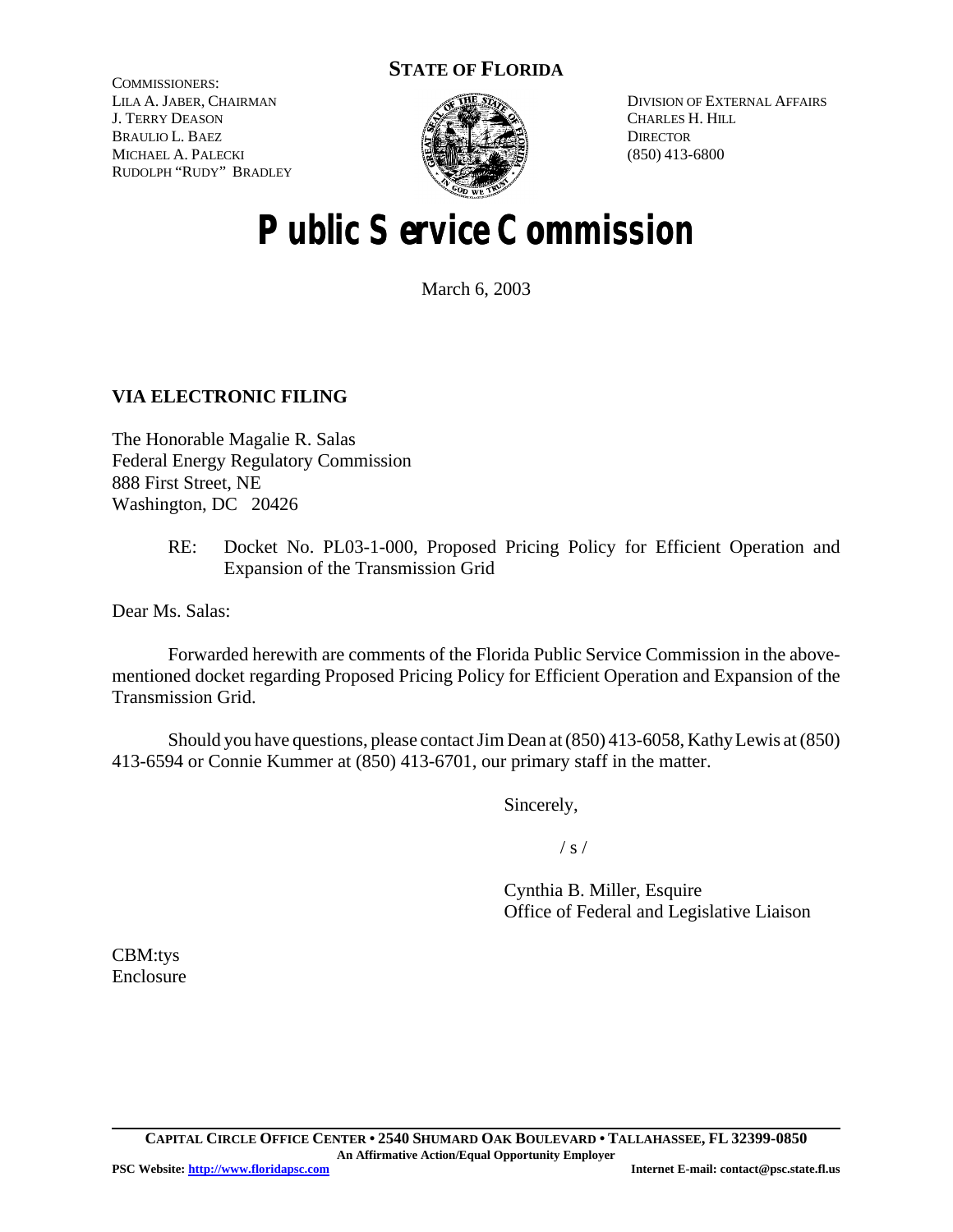## **UNITED STATES OF AMERICA BEFORE THE FEDERAL ENERGY REGULATORY COMMISSION**

Docket No. PL03-1-000

Proposed Pricing Policy for Efficient Operation and Expansion of the Transmission Grid

## **EXECUTIVE SUMMARY**

The Florida Public Service Commission (FPSC) supports the Federal Energy Regulatory Commission's (FERC's) goal of providing incentives as opposed to mandates, to achieve the goal of more competitive electric markets. The wide variability in market structure and opportunities across the country makes such flexibility necessary and prudent. The FPSC offers the following concerns to the FERC for attention in developing and applying an incentive program.

- Incentives should be based on guiding principles or defined guidelines stating when they would be appropriate and why. The FERC incentives appear to be designed to entice companies to divest assets based upon its belief that no other structure will work, without empirical evidence supporting this belief. Any incentives paid should be balanced by the benefits received by the customers paying the bill for those incentives. We strongly agree with the FERC that development of adequate measurements of success is vital to determine if the steps implemented truly yield the expected results.
- The level of transmission investment eligible for incentives should be narrowly defined. For example, we do not believe that incentives are appropriate or necessary to maintain system reliability. Similarly, facilities appropriate for participant funding should be excluded from incentives.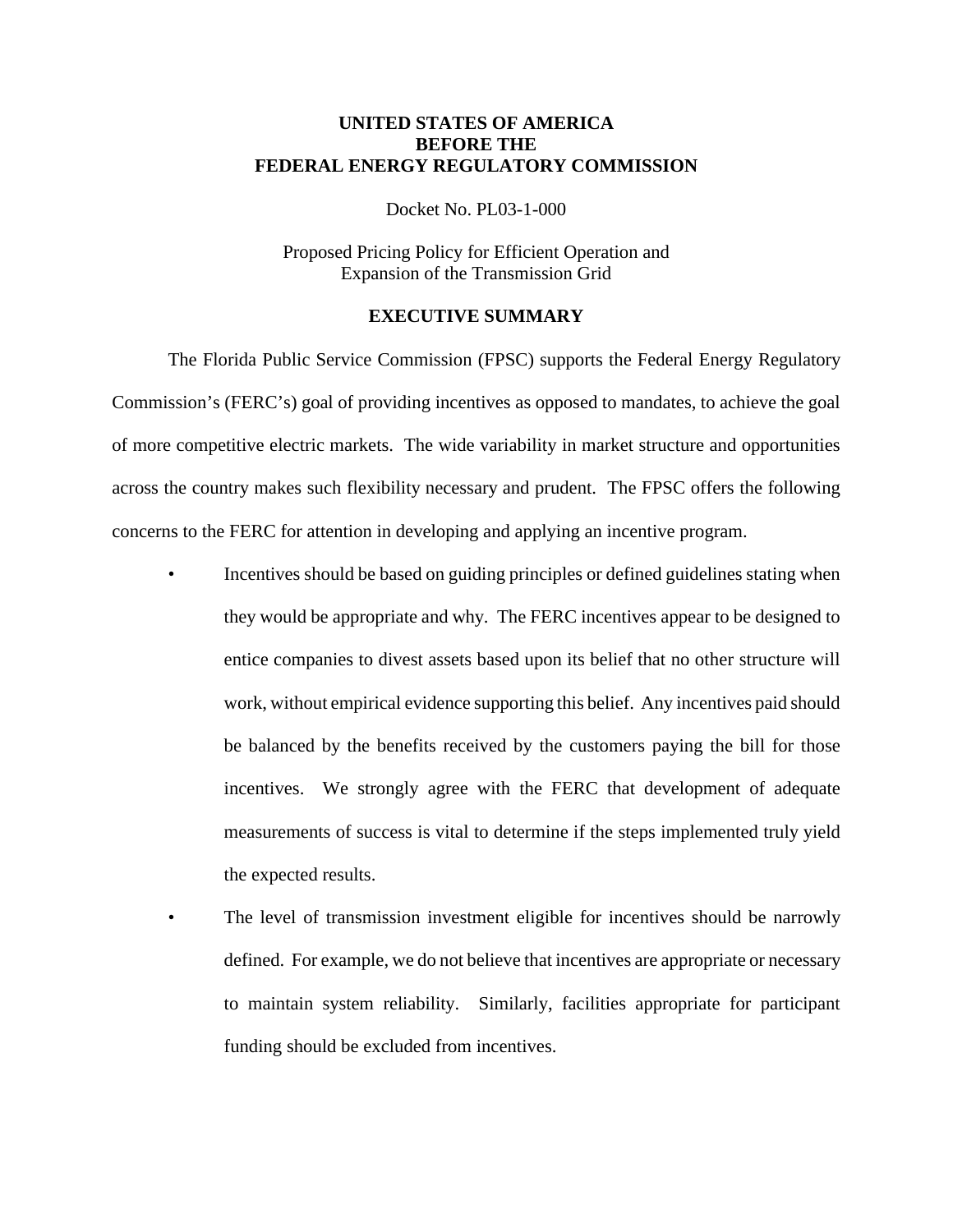- FERC should be cautious in committing ratepayer dollars for a significant length of time. The longer Regional Transmission Organization (RTO) rates support incentive payments, the longer it will take for ratepayers to realize benefits from the competitive market the incentives were designed to foster.
- We support FERC's inclusion of alternatives to construction of additional pole and cables but urge that any innovative technology be consistent with NERC standards and good engineering practice.
- We are also concerned that FERC's proposal directed primarily toward divestiture could be a disincentive to participation in an Independent System Operator (ISO) type RTO structure like GridFlorida.
- FERC should not adopt a policy that will be enforced with the authority of a rule without subjecting the policy to full analysis. Also, notice to all state commissions should be provided when the FERC applies this in an individual case.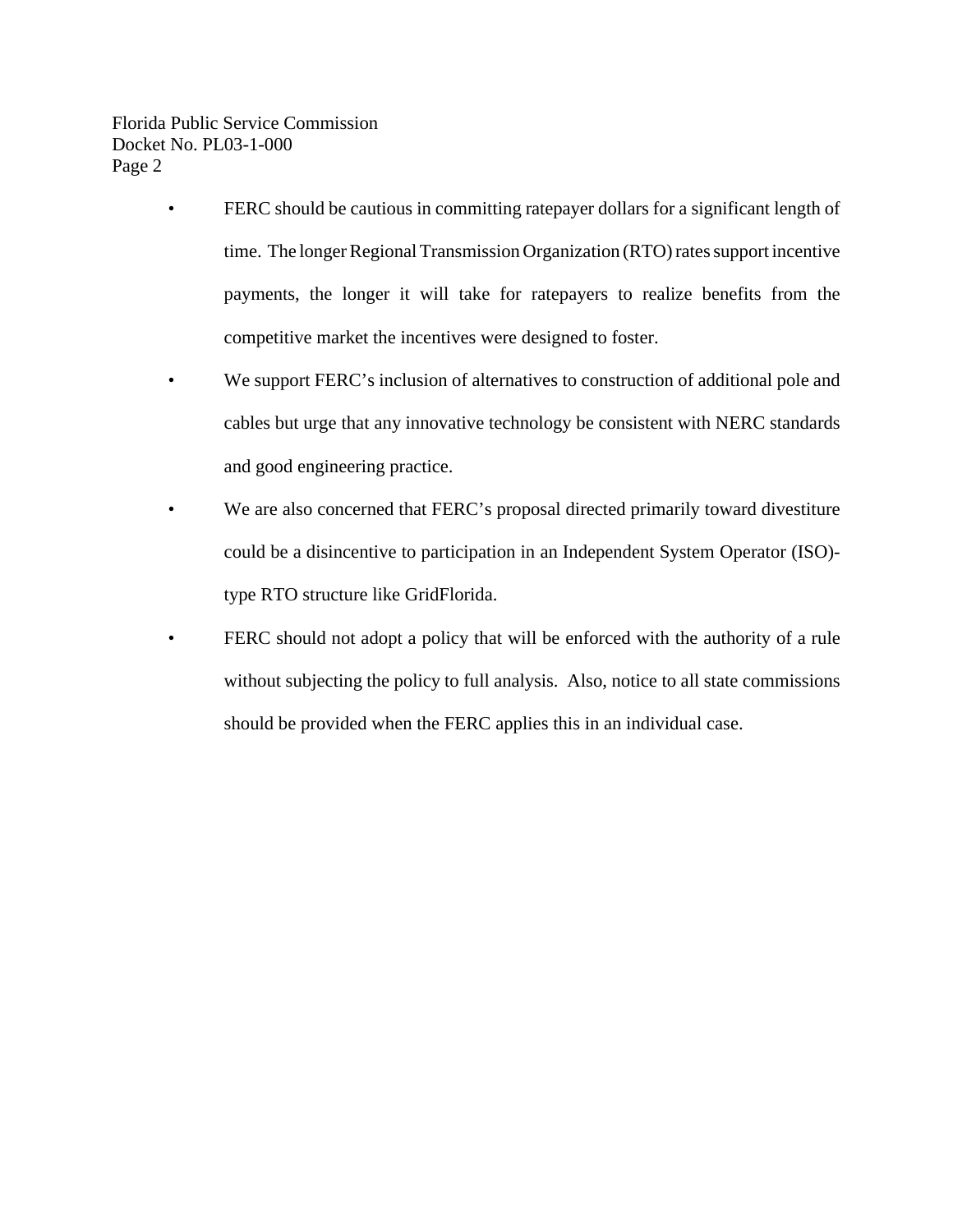## **UNITED STATES OF AMERICA BEFORE THE FEDERAL ENERGY REGULATORY COMMISSION**

Docket No. PL03-1-000

Proposed Pricing Policy for Efficient Operation and Expansion of the Transmission Grid

## **COMMENTS OF THE FLORIDA PUBLIC SERVICE COMMISSION**

## **I. Introduction**

#### **A. Three Fundamental Tenets**

The Florida Public Service Commission (FPSC) offers the following comments on the FERC's proposed "incentive" policy for transmission system improvements. Our comments reflect our shared belief in three fundamental tenets. First, any incentives must meet established criteria or be consistent with the core guiding principles set forth herein. Second, any incentives should not favor one type of corporate structure over another with respect to Regional Transmission Organization (RTO) participation. Third, any costs associated with RTOs must be balanced against the benefits received by the retail customers who will ultimately pay the costs, whether for RTO formation and operation or incentives for RTO participation.

#### **B. GridFlorida**

In addition, in Florida we found – *after a full evidentiary hearing on the costs and benefits of the GridFlorida proposal* – that divestiture of assets to either an Independent Transmission Company (ITC) or an RTO is premature for Florida. The GridFlorida Companies were ordered to modify their proposal to form an Independent System Operator (ISO). The FPSC has reviewed the ISO proposal and approved many of the provisions in that filing. The order addressing the ISO proposal is currently on appeal before the Florida Supreme Court. Action on a Florida RTO prior to resolution of that appeal would be a premature and potentially costly mistake for Florida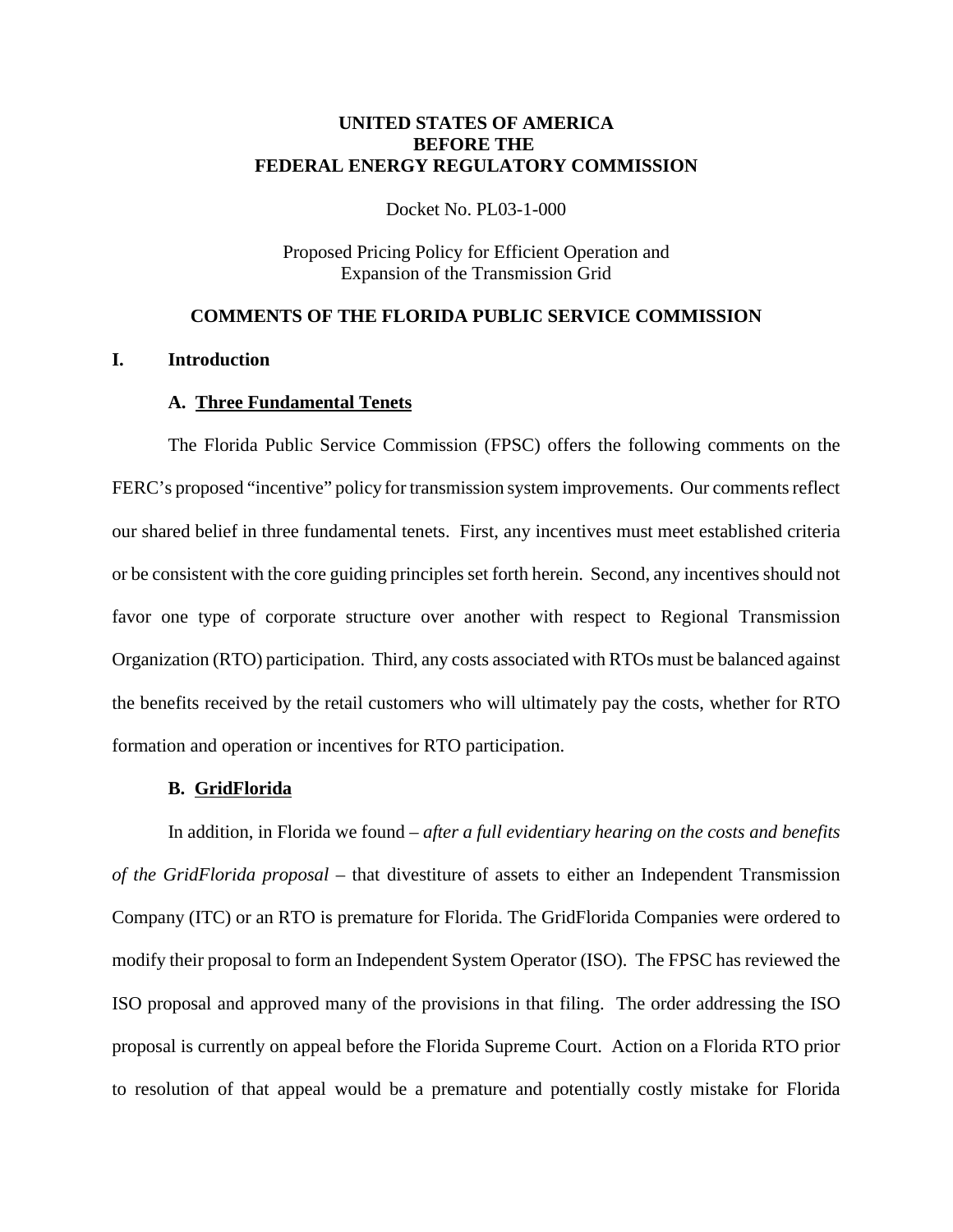ratepayers. Accordingly, we are concerned that the incentives described in the Policy Paper encourage divestiture either to an RTO or an ITC in lieu of other forms of RTO participation that may yield greater economic benefit at lower costs. Also, the incumbent expiration date for applying for incentives may well result in a rush to act without adequate concern for state interests and impact on state ratepayers.

## **C. Specific Areas of Concern**

While the FPSC supports the general concept of incentives as set forth in these comments, we have some specific concerns and comments on the approach outlined in the Policy Paper.

- **Incentive Guidelines.** Incentives should be based on clearly defined principles stating when an incentive would be appropriate and why. The FERC incentives appear to be designed to entice companies to divest assets based upon its belief that other corporate structures for RTO participants are inferior and will not achieve the desired objectives articulated in Order 2000. The FPSC rejects this premise, especially since there is little to no empirical evidence that the goals of independence for RTO operations can not be achieved without such divestiture.
- **Costs and Benefits.** Any incentives should be balanced against benefits received and costs paid by the ultimate ratepayers. To that end, not only the amount of any incentives paid, but also the time frame over which incentives apply, must be carefully scrutinized to ensure a matching of costs and benefits. To our knowledge, this analysis has not been done.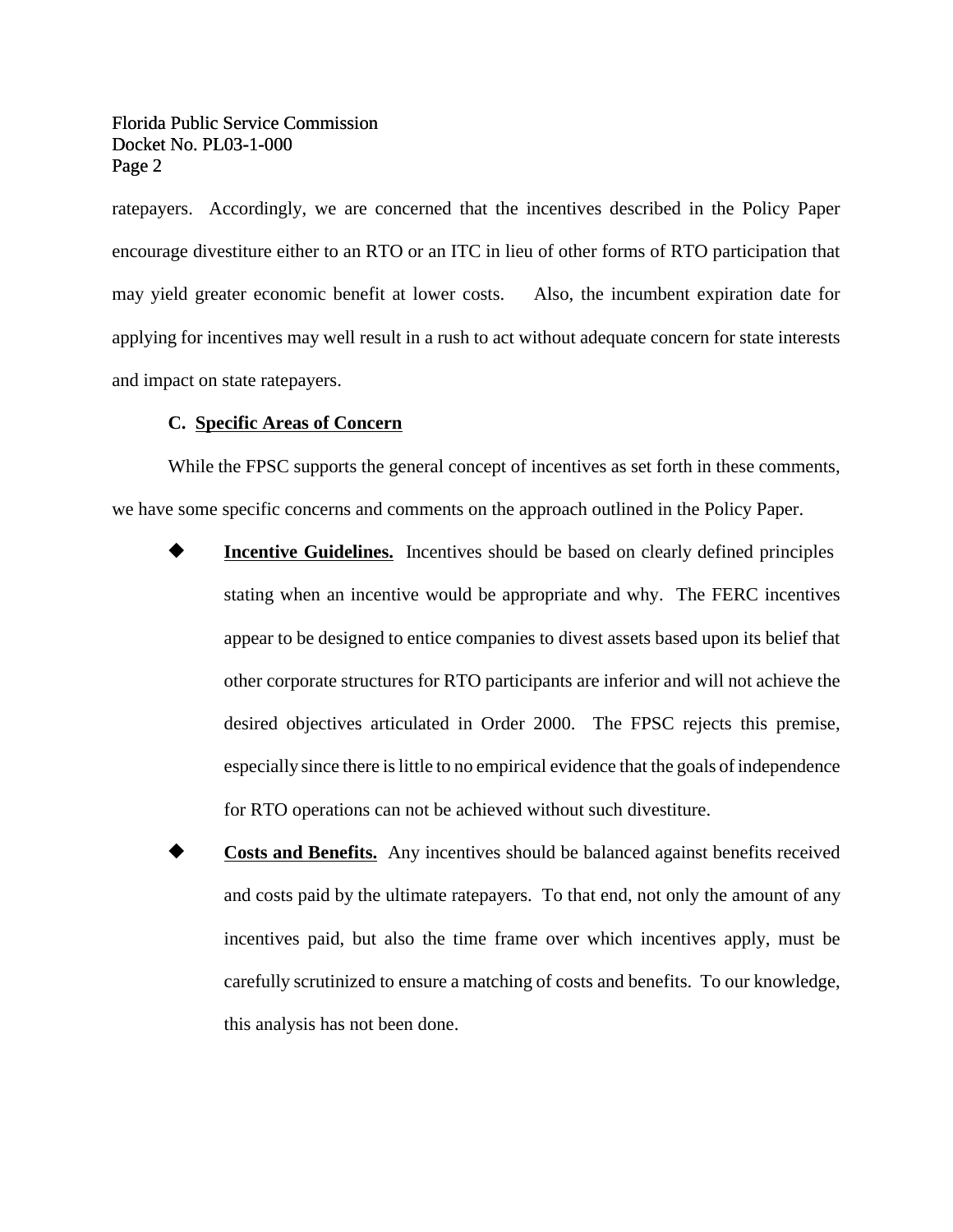- ó **Potential Perverse Impacts.** The proposed incentives associated with divestiture of assets appear likely to discourage other types of RTO participation, notwithstanding that these other types of RTO participation may provide better protection for, or more benefits to, ratepayers. Further, the approaching deadline for qualifying for incentives appears likely to provoke a decision prior to adequate assessment of the costs and benefits for the plan.
- ó **Eligible facilities.** We have several concerns. First, the application of incentives to new construction must be narrowly defined. Second, applying incentives to all transmission is counter to the FERC's policy of participant funding. Third, we also believe any incentives for maintaining reliability are fundamentally inappropriate. Reliability is an existing regulatory requirement of doing business. Reliability is not an option. Fourth, any new technology eligible for an incentive must adhere to all NERC standards and not jeopardize the safety or reliability of service to existing customers in the guise of expanding the system capability to new entrants.
- **More Review and Public Input Needed.** FERC should not adopt a policy that will be enforced as a rule without subjecting the policy to a full opportunity for public input. Input should be sought from state regulators and other policy makers, industry, and consumer interests.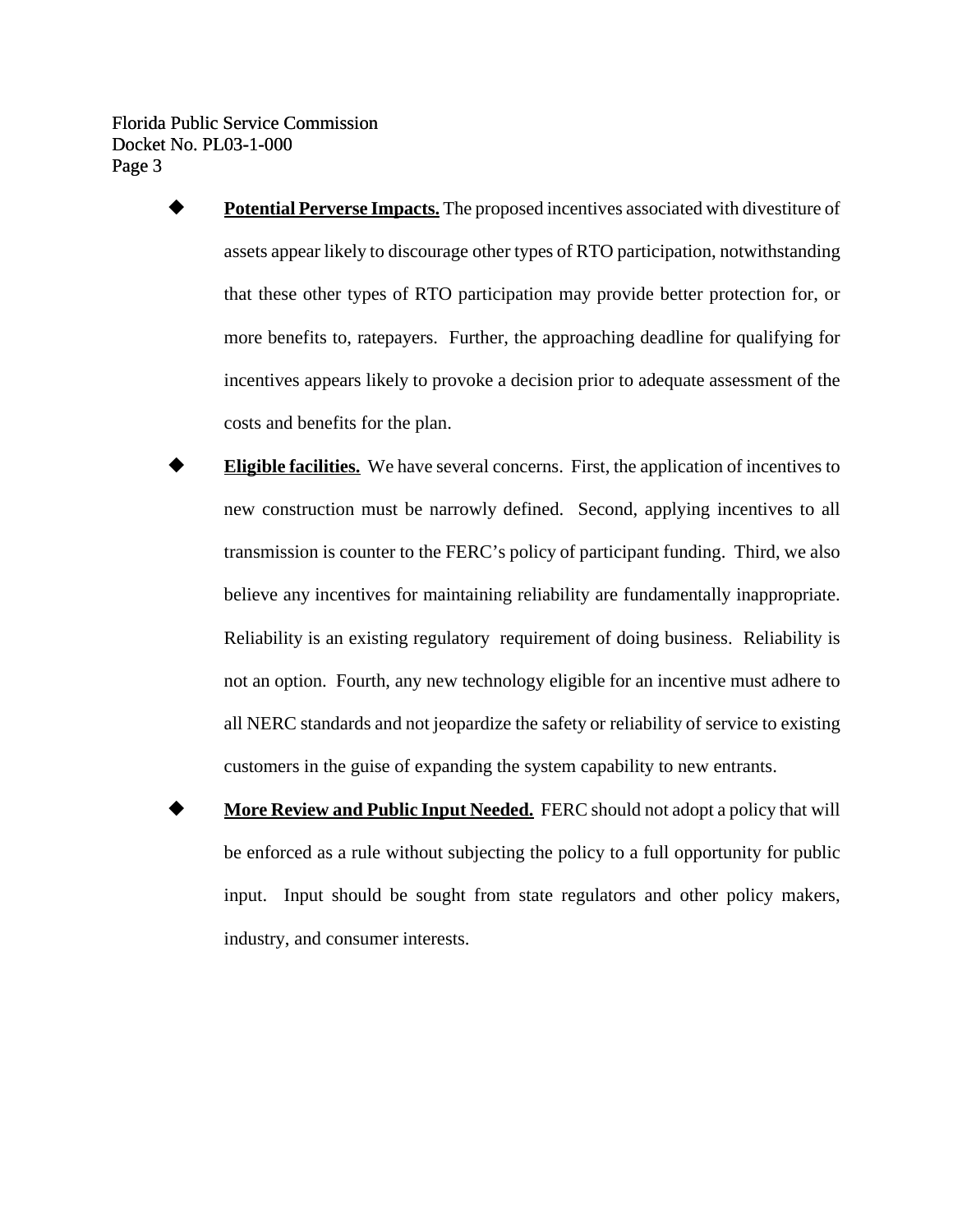#### **II. Incentive guidelines**

As a general matter, the FPSC believes that incentives can be an effective way to achieve a particular outcome and are appropriate in certain circumstances. For example, Florida uses incentives to encourage high availability of fossil-based generation units. FERC should establish guidelines or principles for when incentives are appropriate and why. Then, when situations warrant, FERC should use the established criteria to develop and implement incentives. FERC's currently proposed incentives appear to be based on a belief - one not shared by the FPSC - that divestiture is a superior strategy to achieve independence in the context of RTO participation. The disproportionately higher "basis point return on equity" incentive for ITC participation reflects this belief. As noted above, the FPSC has concluded (after a full evidentiary hearing) that a utility's divesture of assets to an ITC (or RTO) is premature for Florida.

#### **III. Costs and Benefits**

#### **A. Expected Benefits Not Apparent**

We disagree with FERC's assertion in Paragraph 21 that significant benefits from competition are expected to result from RTOs and ITCs. The incentives proposed by FERC increase the cost of capital and cost of service. This artificial increase in cost must be paid by the end user. Any incentives offered should be balanced by the benefits received by the customers paying the bill for those incentives.

#### **B. Adequate Measurement Required**

We strongly support FERC's position on adequate measurement of the effectiveness of any measures which impose costs on end users of the system. We believe the goal or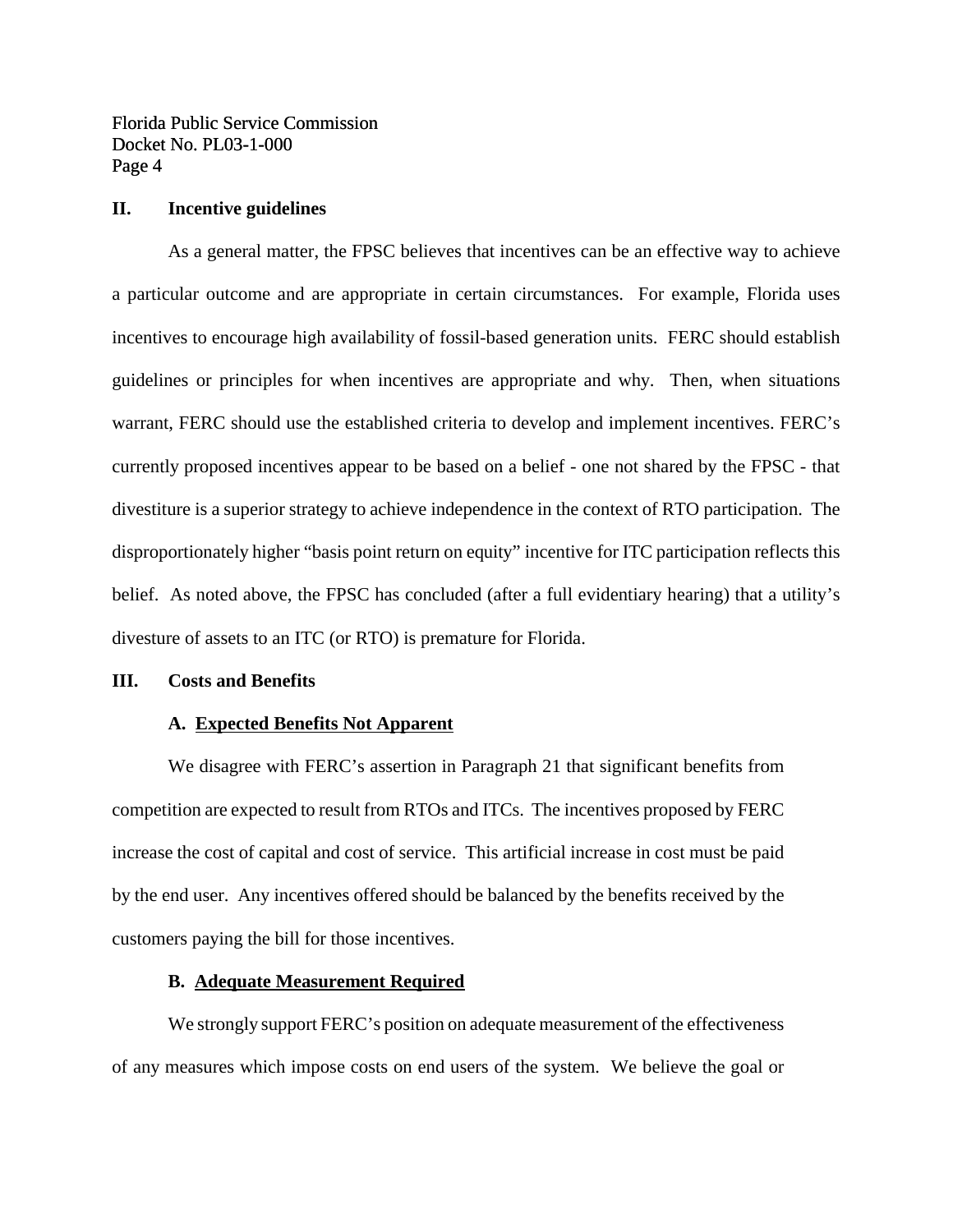desired outcome should be clearly identified so success can be measured and that measurement of success is vital in determining if the steps implemented truly yield the expected results. The goal should be a more reliable, more efficient, lower cost electric system for consumers and equal accessto the grid by generators, not the divestiture of assets.

#### **C. Incorrect Generalization**

In an effort to justify the incentives, FERC states that some market participants complain that companies which own both transmission and generation under-invest in transmission because the resulting competitive entry often decreases the value of their generation assets. However, load serving utilities and ratepayers are the participants who ultimately pay these increased costs and who must be heard in these proceedings. The generalizations cited by FERC ignore: (1) whether load growth in a particular region or utility service territory requires additional transmission investment; (2) whether verticallyintegrated utilities (and/or state commissions) determined after analysis that an alternative other than transmission expansion was more economical, and; (3) the difficulties of siting new transmission.

#### **D. Cost Recovery Relationship is Lacking**

Paragraphs 24 through 28 describe in some detail how the proposed incentives would be applied. FERC likens the ITC incentive to the decision in the Trans-Elect case. However, in that decision, the amount of the incentive was tied to a specific cost incurred by the divesting utility. The proposed incentive plan, in contrast, does not require that the recipient identify any particular costs to be recovered. The proposed 150-basis-points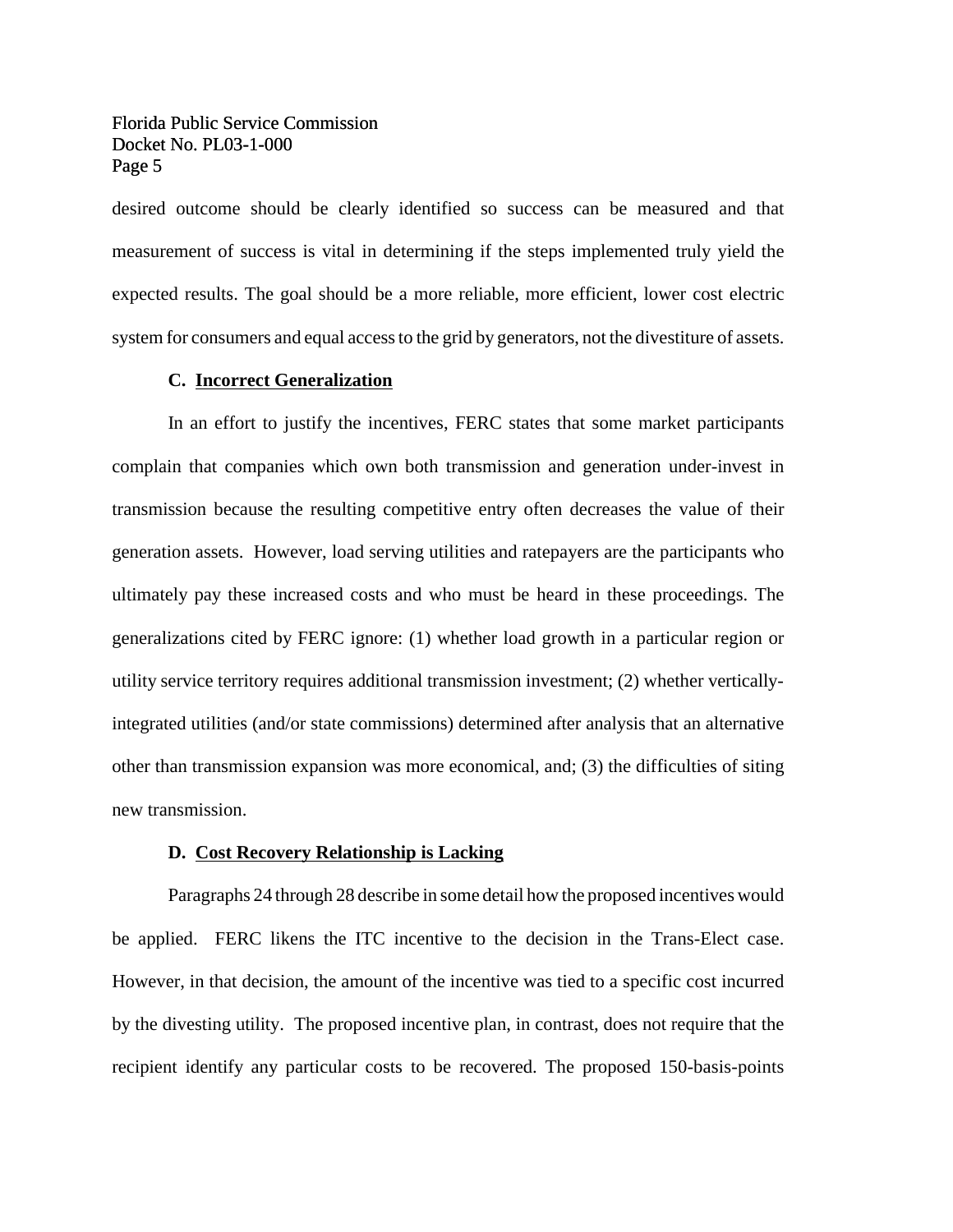increase in transmission rates for 18 years, with no identifiable costs offsetting those additional revenues, has not been justified.

## **E. Must Avoid Permanent Subsidies**

Incentives for a particular one-time action should not become permanent subsidies. Long term subsidies reduce the likelihood that ratepayers, who are paying the incentives through higher transmission rates, will realize the benefits from a competitive market. A shorter time frame may be more reasonable, and evidence on this point is needed. In addition, the deadline for qualifying for incentive treatment may be counterproductive. FERC should continue to allow time for meaningful collaboration with states and utilities to develop RTOs so that the benefits to the consumers of a more competitive market can be fully realized.

#### **IV. Potential Perverse Impacts**

The FPSC has undertaken an extensive review of the impact of an RTO upon Florida ratepayers. We held three days of evidentiary hearings in October 2001 to explore the prudence of GridFlorida and of RTOs in general. We found that an RTO may be beneficial to Florida ratepayers but disagreed, based on the evidence, with the original GridFlorida formation as a Transco. Order PSC-01-2489-FOF-EI states that:

Although we have found that the GridFlorida Companies were prudent in proactively forming an RTO that should yield benefits to Peninsular Florida and its ratepayers, we believe that *certain aspects of GridFlorida are not in the best interests of Florida's retail ratepayers at this time, most particularly the transfer of ownership*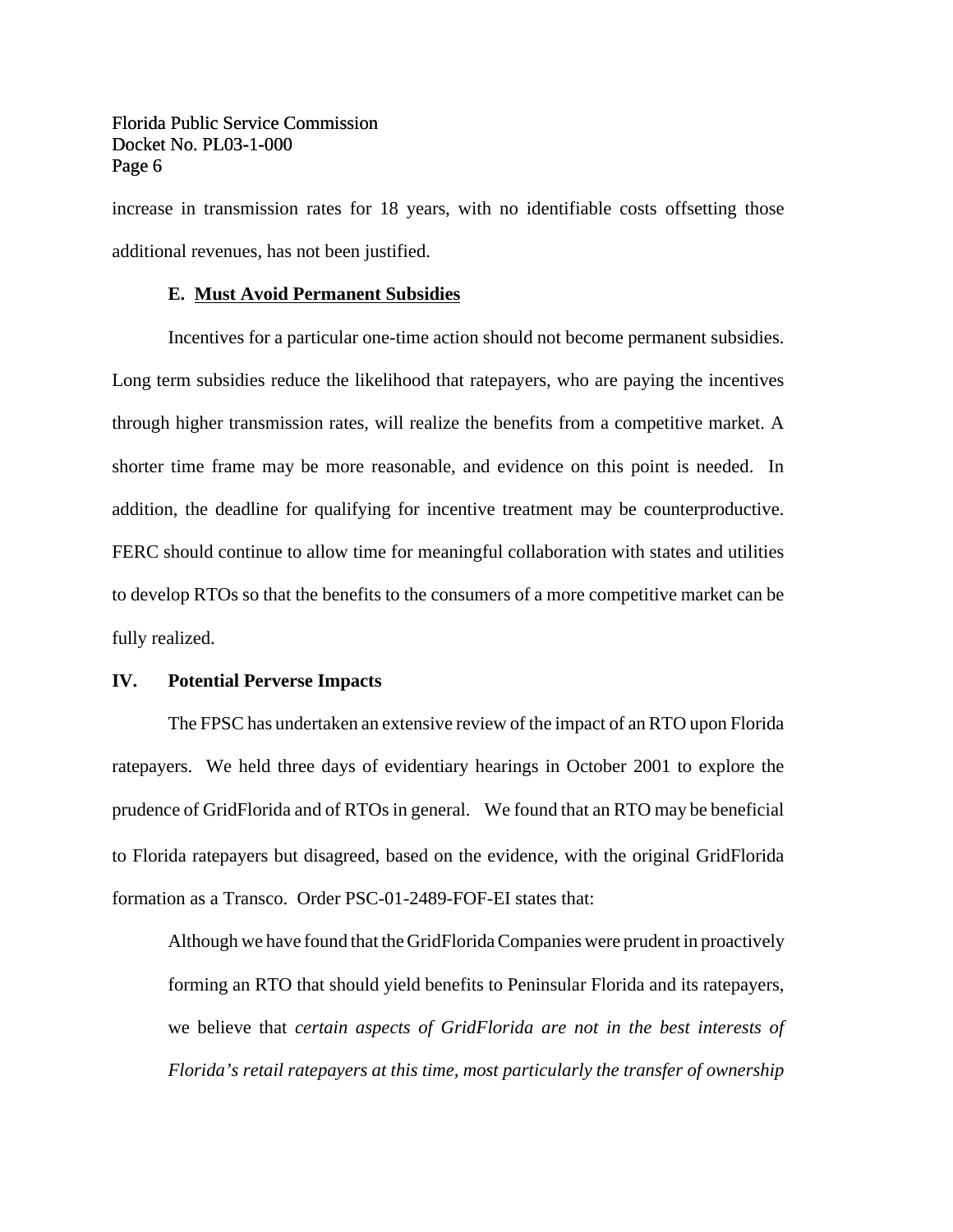> *of transmission assetsthat would take place under GridFlorida.* We believe that the benefits associated with the transco structure of GridFlorida can be achieved under an ISO structure, in which participants would continue to own their transmission assets while the RTO would have operational control over those assets. [Page 11][Emphasis added]

In order to take advantage of the proposed incentives in a needlessly rushed time frame, the incentives proposed by FERC could encourage GridFlorida utilities to circumvent the carefully considered decision by this Commission to require utilities to retain ownership of transmission facilities. We acknowledge that the passive ownership restrictions contained in this current FERC incentive pricing policy would not have necessarily provided incentives for the divestiture of assets to a GridFlorida transco. However, the policy does provide a large basis point incentive for ITCs to participate by acquiring assets of vertically integrated utilities. This incentive artificially increases the market value of vertically integrated utilities'transmission assets and thereby offersthem an incentive to sell these inflated assets.

The pending deadline for qualifying for incentives further exacerbates the issue by possibly forcing an imprudent decision that could later be in conflict with a state court decision. As a result of the FERC incentives geared towards divestiture as proposed, we fear Florida ratepayers may be saddled with significant increased costs which provide few if any benefits.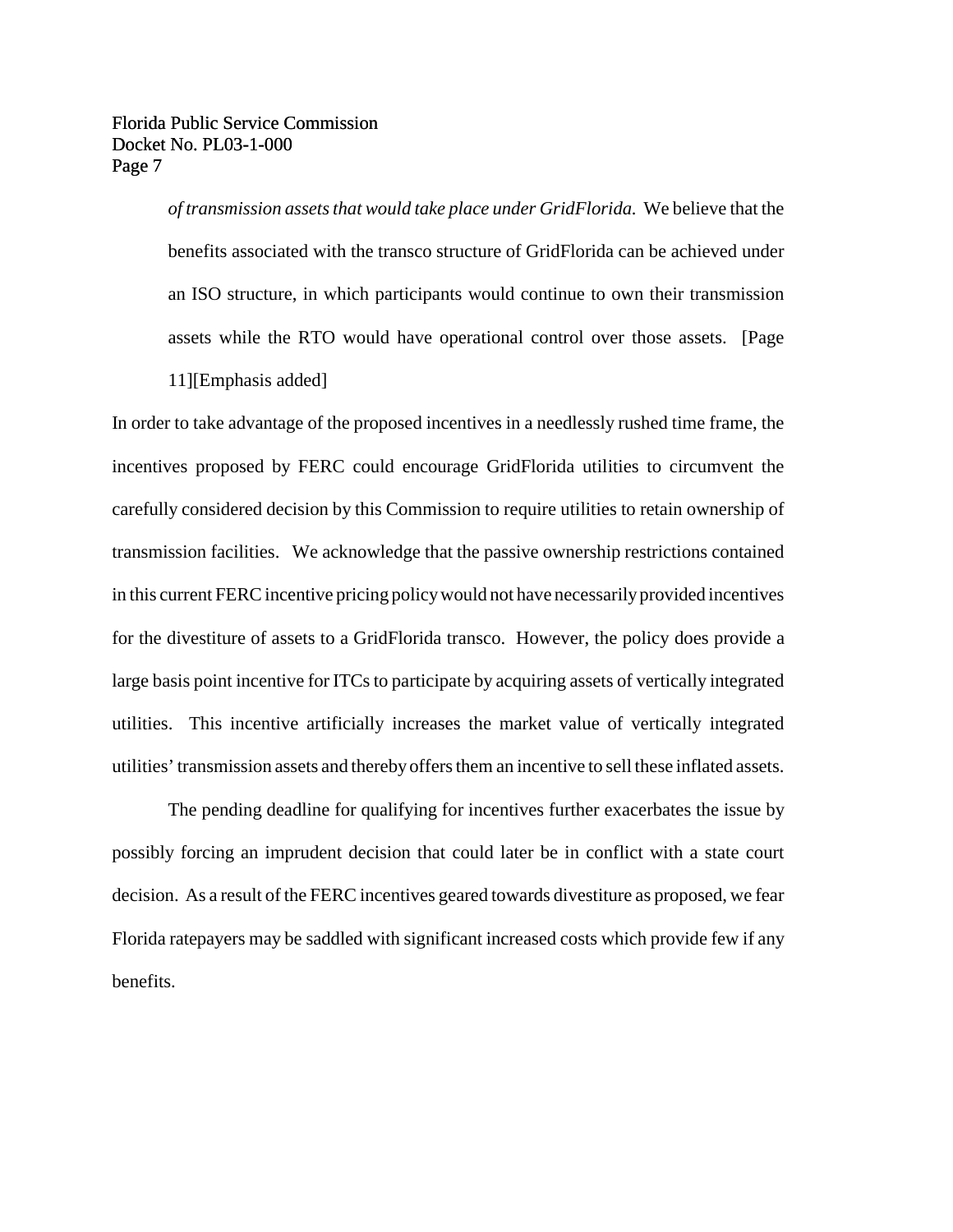## **V. Eligible facilities**

#### **A. Scope of Transmission Improvements Shoud be Narrow**

Paragraph 30 appears to state that the 100 basis point incentive applies to "investment in new transmission facilities which are found appropriate pursuant to an RTO planning process." The Policy Paper is unclear about who would be eligible for this incentive. More importantly, the FPSC believes that only a very narrow subset of transmission improvements should be eligible for any incentives - even in cases where transmission improvements result as a part of an RTO planning process. Florida, in fact, already facilitates investment in transmission under its Transmission Line Siting Act as well as through incremental reliability-based upgrades.

#### **B. No Reliability Incentives**

FERC also appears to state in Paragraph 22 that incentives are appropriate and/or necessary to maintain system reliability. We respectfully disagree. Incentives are not appropriate to encourage a transmission operator/owner to maintain reliability. A transmission provider, whatever its structure, is required to maintain reliability as condition of continued operation. The one narrow exception is in the case of reliability improvements that use non-traditional or what the policy paper defines as "new technologies that can be installed relatively quickly". If there is some additional risk due to the uncertain performance characteristics of such equipment or the perception on the part of lenders that such "new technology" warrants a higher cost of capital, then we could arguably support such incentives.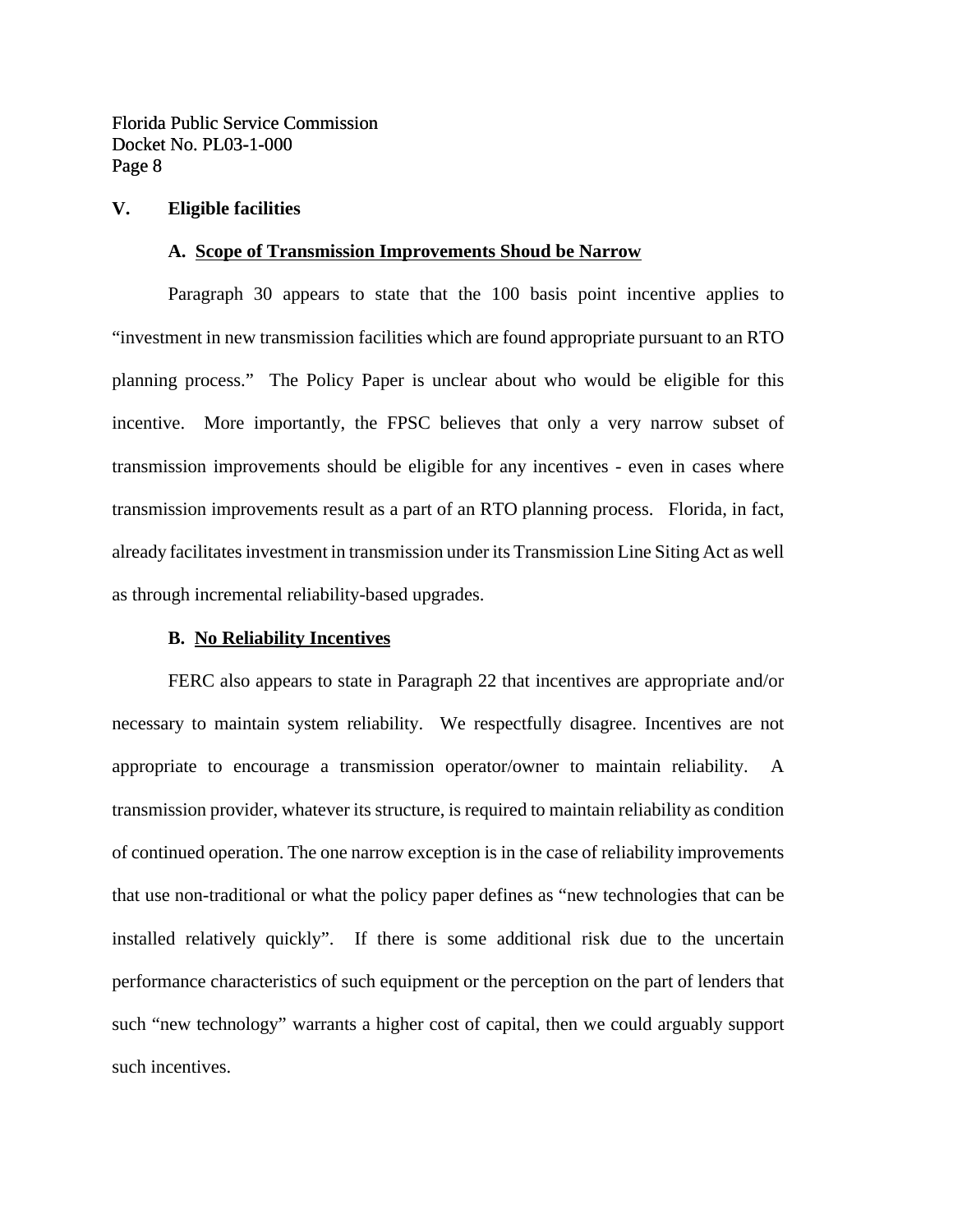## **C. Unfounded Reliance on "Restructuring" Argument**

FERC states in Paragraph 19 that transmission construction has not kept pace with demands of restructuring. However, only a minority of states have elected to pursue retail access. Some that have, such as California, have regretted their haste in doing so. A number of other states have suspended, cancelled, or delayed their decision to pursue retail choice. Most evidence suggests that any delays in transmission construction are more related to opposition to siting and not a reluctance from the investment community to fund such projects.

More importantly, it appears that the increased demand for transmission brought about by industry restructuring is the core issue in the participant funding debate. It appears that FERC is advocating commitment of ratepayer dollars for a significant length of time to encourage the construction of transmission facilities that may be candidates for the participant funding mechanism. In particular, (i) any upgrades requested by a third party for purposes of taking network access service, (ii) any upgrades to relieve congestion (regardless who builds the upgrades), or (iii) any improvements designed to build additional interface, transfer capability for purposes of wheeling out or through one or more RTOs should qualify for incentives. A contrary policy would fundamentally conflict with the regulatory philosophy of "participant funded" transmission improvements. The FPSC has strongly supported participant funding of upgrades for parties seeking network access service or for parties seeking to build merchant transmission facilities for grid improvements designed to reduce congestion or allow additional inter-RTO transactions.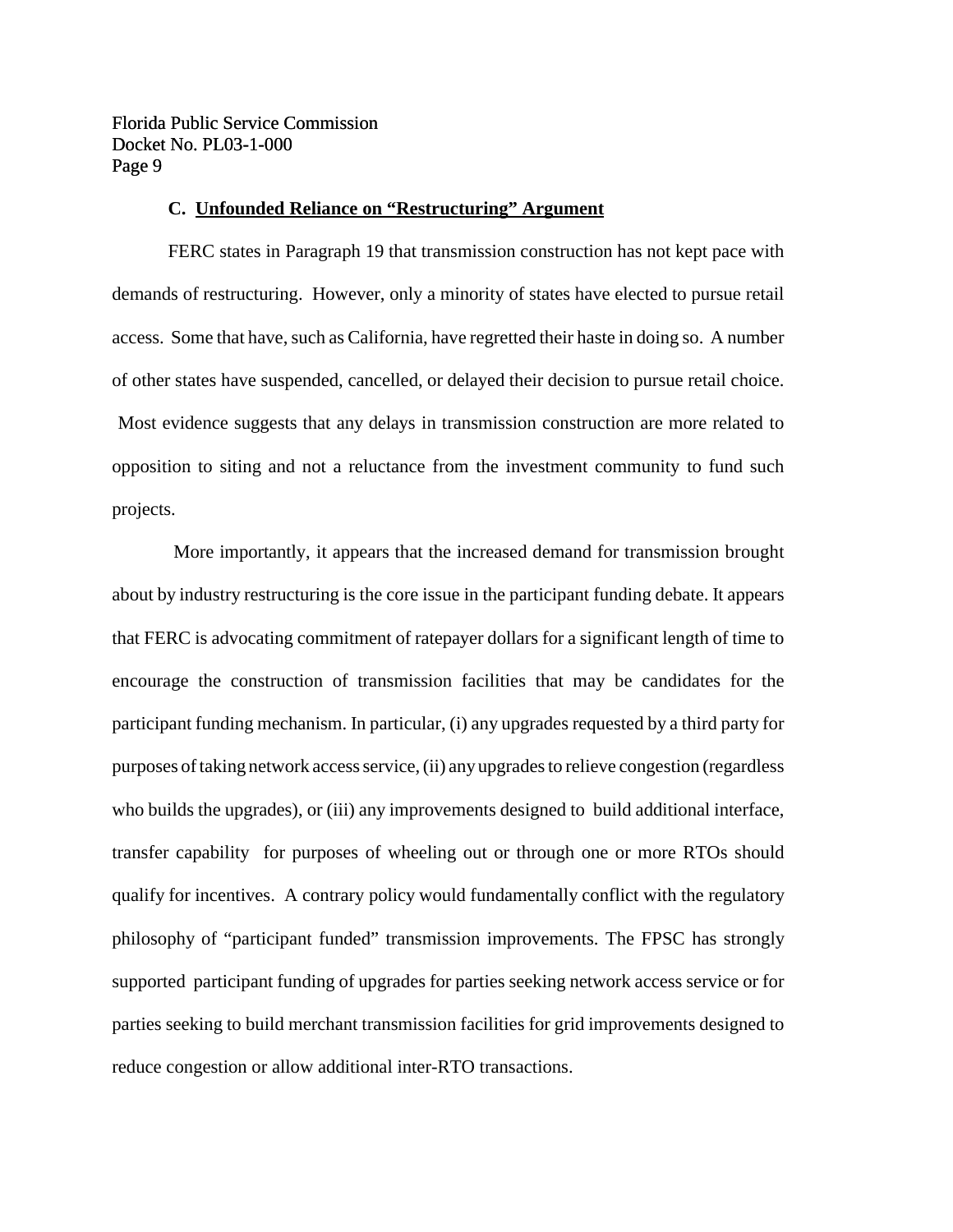The FPSC approach of limiting eligible facilities is wholly consistent with the FERC's strategic objectives of using LMP and other market based signals to ensure the most efficient development of the nation's transmission system. Those who undertake transmission improvements for reasons of economic gain should be entitled to the benefits of such improvements, but no further incentives should be available.

#### **D. Alternatives to Poles/Cables**

We support FERC's inclusion of alternatives to construction of additional poles and cables as discussed in Paragraph 32. However, caution should be exercised in applying these alternatives. Any measures that require facilities to be utilized beyond the normal physical and thermal limits should be carefully reviewed to ensure compliance with all applicable NERC standards. Any such measures should also take into account first and second contingency constraints that may be locational in nature.

#### **E. Tie Incentives to Results**

Further, incentives should be tied to results. The magnitude of the incentives should reflect the savings or efficiencies induced by these alternatives. Flat rate incentives could well be too large or too small to initiate the type of action desired, especially if significant research and development is necessary to achieve engineering advances. Such an incentive structure also results in the opportunity to "pad" project costs. Since there is no prudency review offered in the proposal, this type of policy is an open invitation to overspend on projects with little concern that unnecessary costs will be removed from ratebase.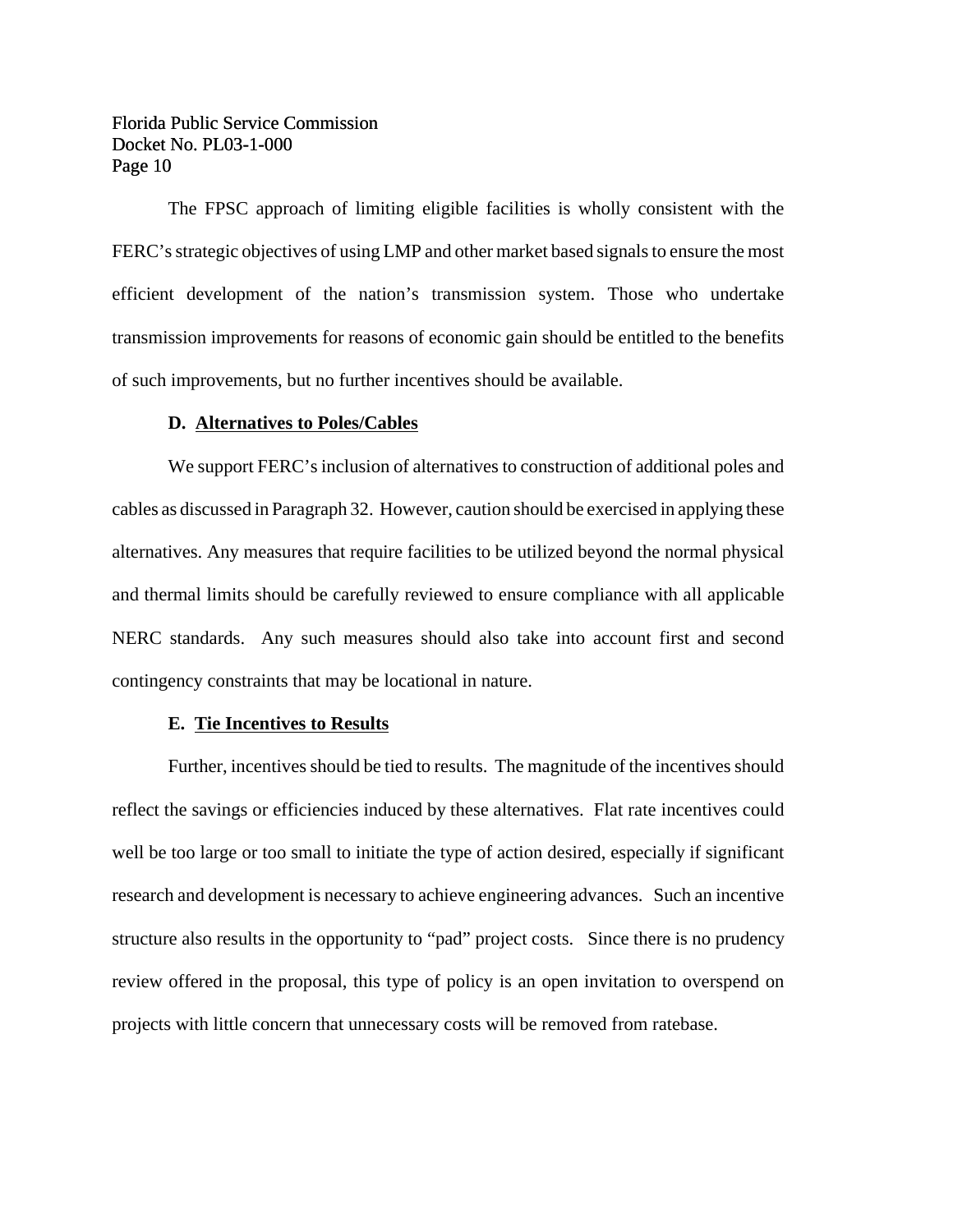#### **VI. More Review and Public Input Needed**

FERC states in Paragraph 20 that the policy statement provides *the regulatory certainty the industry needs*.[emphasis added] We do not believe it is appropriate to adopt a policy, intending to enforce it with the authority of a rule, without subjecting the policy to the greater review inherent in rulemaking. Additional scrutiny of a cost-benefit analysis and work on open discussion can only improve any final product and may produce yet more ideas to accomplish the goal. Since a formal rule is not being adopted at this time, we request that, in the first instance where this new policy is applied, all state regulatory commissions be duly noticed that the policy is being implemented.

#### **VII. Conclusion**

The FPSC supports the FERC's goal of providing incentives as opposed to mandates, to achieve the goal of more competitive electric markets. The wide variability in market structure and opportunities across the country makes such flexibility necessary and prudent. The FPSC offers the following concerns to the FERC for attention in developing and applying an incentive program.

• Incentivesshould be based on guiding principles or defined guidelines stating when they would be appropriate and why. The FERC incentives appear to be designed to entice companies to divest assets based upon its belief that no other structure will work, without empirical evidence supporting this belief. Any incentives paid should be balanced by the benefits received by the customers paying the bill for those incentives. We strongly agree with the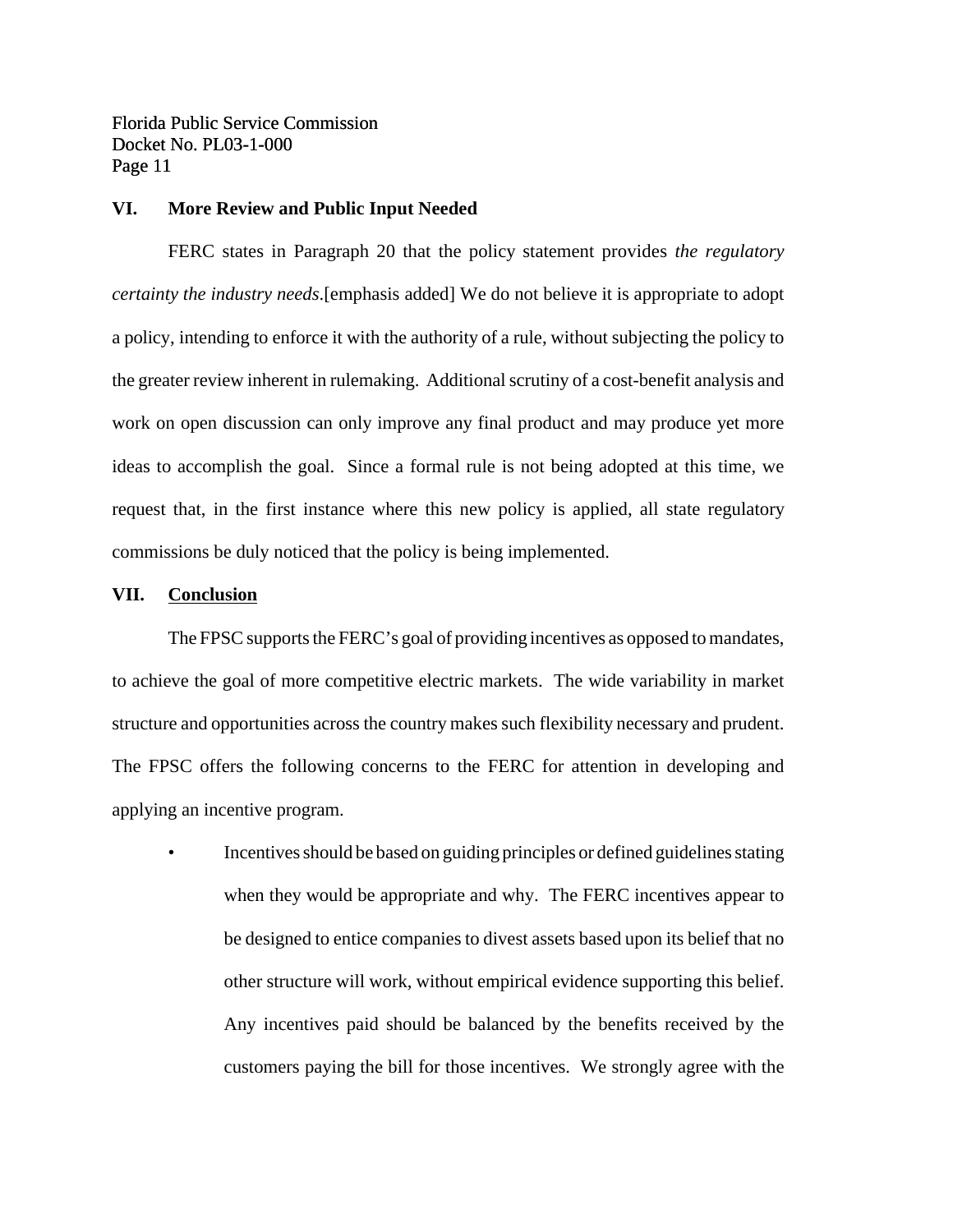FERC that development of adequate measurements of success is vital to determine if the steps implemented truly yield the expected results.

- The level of transmission investment eligible for incentives should be narrowly defined. For example, we do not believe that incentives are appropriate or necessary to maintain system reliability. Similarly, facilities appropriate for participant funding should be excluded from incentives.
- FERC should be cautious in committing ratepayer dollars for a significant length of time. The longer RTO rates support incentive payments, the longer it will take for ratepayers to realize benefits from the competitive market the incentives were designed to foster.
- We support FERC's inclusion of alternatives to construction of additional pole and cables but urge that any innovative technology be consistent with NERC standards and good engineering practice.
- We are also concerned that FERC's proposal directed primarily toward divestiture could be a disincentive to participation in an ISO-type RTO structure like GridFlorida.